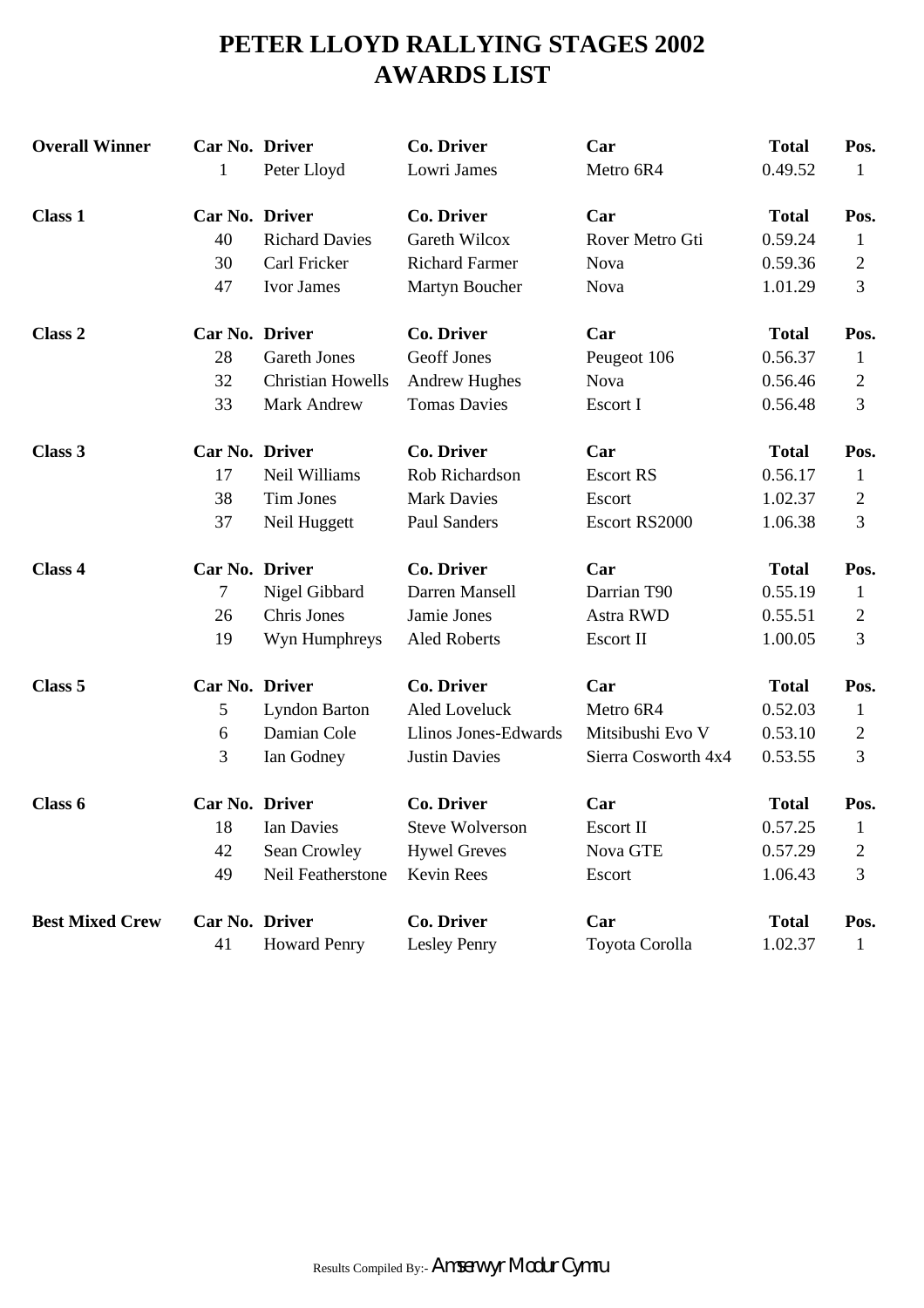## PETER LLOYD RALLYING STAGES 2002 FINAL RESULTS

|                |                          |                        |                        |                         |                       |                         | <b>Position</b> Position |
|----------------|--------------------------|------------------------|------------------------|-------------------------|-----------------------|-------------------------|--------------------------|
| Car No. Driver |                          | Co. Driver             | Make & Model           | <b>Class</b>            | <b>Total</b>          | Overall                 | In Class                 |
| 1              | Peter Lloyd              | Lowri James            | Metro 6R4              | 5                       | 00.49.52              | $\mathbf{1}$            |                          |
| 5              | <b>Lyndon Barton</b>     | <b>Aled Loveluck</b>   | Metro 6R4              | 5                       | 00.52.03              | $\overline{2}$          | $\mathbf{1}$             |
| 6              | Damian Cole              | Llinos Jones-Edwards   | Mitsibushi Evo V       | 5                       | 00.53.10              | $\overline{\mathbf{3}}$ | $\overline{2}$           |
| 3              | Ian Godney               | <b>Justin Davies</b>   | Sierra Cosworth 4x4    | 5                       | 00.53.55              | $\overline{4}$          | $\overline{3}$           |
| 8              | <b>John Thwaites</b>     | Mark Crisp             | Subaru Impreza STiV    | 5                       | 00.54.16              | 5                       | $\overline{4}$           |
| 10             | Martin Parkinson         | Andy Howdle            | <b>Escort Cosworth</b> | 5                       | 00.54.44              | 6                       | $\overline{5}$           |
| 13             | Jonathan Williams        | Mark Williams          | Subaru Impreza         | 5                       | 00.54.53              | $\overline{7}$          | 6                        |
| 7              | Nigel Gibbard            | Darren Mansell         | Darrian T90            | $\overline{4}$          | 00.55.19              | $\overline{8}$          | $\mathbf{1}$             |
| 26             | Chris Jones              | Jamie Jones            | Astra RWD              | 4                       | 00.55.51              | 9                       | $\overline{2}$           |
| 17             | Neil Williams            | Rob Richardson         | <b>Escort RS</b>       | 3                       | 00.56.17              | 10                      | $\mathbf{1}$             |
| 28             | Gareth Jones             | <b>Geoff Jones</b>     | Peugeot 106            | $\overline{c}$          | 00.56.37              | 11                      | 1                        |
| 32             | <b>Christian Howells</b> | <b>Andrew Hughes</b>   | <b>Nova</b>            | $\overline{2}$          | 00.56.46              | 12                      | $\overline{c}$           |
| 33             | Mark Andrew              | <b>Tomas Davies</b>    | Escort I               | $\overline{2}$          | 00.56.48              | 13                      | $\overline{\mathbf{3}}$  |
| 21             | Simon Mansell            | Roger Voyle            | <b>Escort IV RWD</b>   | 5                       | $\overline{00.57.19}$ | 14                      | $\overline{7}$           |
| 18             | Ian Davies               | <b>Steve Wolverson</b> | Escort II              | 6                       | 00.57.25              | 15                      | $\mathbf{1}$             |
| 15             | Geoff McQuilling         | Andy Owen              | Honda Civic            | $\overline{c}$          | 00.57.28              | 16                      | $\overline{4}$           |
| 42             | Sean Crowley             | <b>Hywel Greves</b>    | Nova GTE               | 6                       | 00.57.29              | 17                      | $\overline{2}$           |
| 44             | <b>Bernhard Charles</b>  | Chris Phillips         | Escort                 | $\overline{c}$          | 00.58.10              | 18                      | $\overline{5}$           |
| 40             | <b>Richard Davies</b>    | Gareth Wilcox          | Rover Metro Gti        | $\mathbf{1}$            | 00.59.24              | 19                      | $\mathbf{1}$             |
| 30             | Carl Fricker             | <b>Richard Farmer</b>  | Nova                   | $\mathbf{1}$            | 00.59.36              | 20                      | $\overline{2}$           |
| 19             | Wyn Humphreys            | <b>Aled Roberts</b>    | Escort II              | $\overline{\mathbf{4}}$ | 01.00.05              | 21                      | $\overline{3}$           |
| 27             | Gwilym Owen              | Simon Anthony          | Sunbeam                | $\overline{c}$          | 01.00.11              | 22                      | 6                        |
| 43             | <b>Andrew Lawson</b>     | <b>Shaun Stanton</b>   | Escort II              | $\overline{2}$          | 01.00.51              | 23                      | $\overline{7}$           |
| 54             | John Williams            | Peter Chappelle        | Rover 216 Gti          | $\overline{c}$          | 01.01.16              | 24                      | $\overline{8}$           |
| 47             | Ivor James               | Martyn Boucher         | Nova                   | $\mathbf{1}$            | 01.01.29              | 25                      | $\overline{3}$           |
| 53             | <b>Gwion Savill</b>      | Andrew Griffith        | Peugeot 205 Gti        | $\overline{c}$          | 01.02.03              | 26                      | 9                        |
| 45             | Tom Clarke               | Mick Wilcox            | Peugeot 106 Rallye     | $\mathbf 1$             | 01.02.08              | 27                      | $\overline{4}$           |
| 41             | <b>Howard Penry</b>      | Lesley Penry           | Toyota Corolla         | $\overline{c}$          | 01.02.37              | 28                      | 10                       |
| 38             | Tim Jones                | <b>Mark Davies</b>     | Escort                 | 3                       | 01.02.37              | 29                      | $\overline{2}$           |
| 23             | <b>Brian</b> Lee         | Yan Griffiths          | Vauxhall Nova          | $\overline{2}$          | 01.04.14              | 30                      | 11                       |
| 37             | Neil Huggett             | Paul Sanders           | Escort RS2000          | 3                       | 01.06.38              | 31                      | $\overline{3}$           |
| 49             | Neil Featherstone        | Kevin Rees             | Escort                 | 6                       | 01.06.43              | $\overline{32}$         | $\overline{3}$           |
| 48             | Nick Tewson              | Lee Churchill          | <b>Austin Metro</b>    | $\mathbf{1}$            | 01.11.03              | 33                      | $\overline{5}$           |
| 12             | Darran Powell            | Gareth Shell           | Escort II              | $\overline{4}$          | Retired               |                         |                          |
| 14             | Granville Cottle         | Lisa Evans             | Sapphire Cosworth      | 5                       | Retired               |                         |                          |
| 16             | Mark Ellis               | Keith Masling          | <b>Escort IV RWD</b>   | 4                       | Retired               |                         |                          |
| 20             | Kevin Reeves             | Craig Kenyon           | Opel Astra Gsi         | $\overline{4}$          | Retired               |                         |                          |
| 22             | Alun "Timo" Evans        | Huw Williams           | Subaru Impreza         | 5                       | Retired               |                         |                          |
| 24             | Mark Lewis               | Gavin Marsh            | Escort II              | 3                       | Retired               |                         |                          |
| 25             | <b>Andrew Dark</b>       | Tony Thomas            | Peugeot 106 Gti        | $\boldsymbol{2}$        | Retired               |                         |                          |
| 29             | Evan Jones               | Kath Curzon            | Darrian T9             | $\mathbf 1$             | Retired               |                         |                          |
| 31             | Peter Zjalic             | Jon. Butler-Jenkins    | Subaru Impreza WRX     | 5                       | Retired               |                         |                          |
| 34             | Christopher Jenkins      | Wyn Jenkins            | Escort II              | 5                       | Retired               |                         |                          |
| 35             | Sebastian Ling           | Ken Gibbard            | Nova                   | $\overline{c}$          | Retired               |                         |                          |
| 36             | Mike Williams            | <b>Michael Onions</b>  | Escort RS2000          | 3                       | Retired               |                         |                          |
| 39             | <b>Bryan Davies</b>      | Huw Mathias            | Astra                  | $\mathbf 1$             | Retired               |                         |                          |
| 46             | <b>Bryn Jones</b>        | Aled Jones             | Peugeot 205 Gti        | 6                       | Retired               |                         |                          |
| 50             | Nick Giles               | <b>Glenys Giles</b>    | Sierra                 | 3                       | Retired               |                         |                          |
| 52             | <b>Graham Watkins</b>    | <b>Timothy Bowen</b>   | VW Golf Gti 16v        | $\overline{4}$          | Retired               |                         |                          |
| 55             | Hefin Evans              | Philip Evans           | Escort II              | 3                       | Retired               |                         |                          |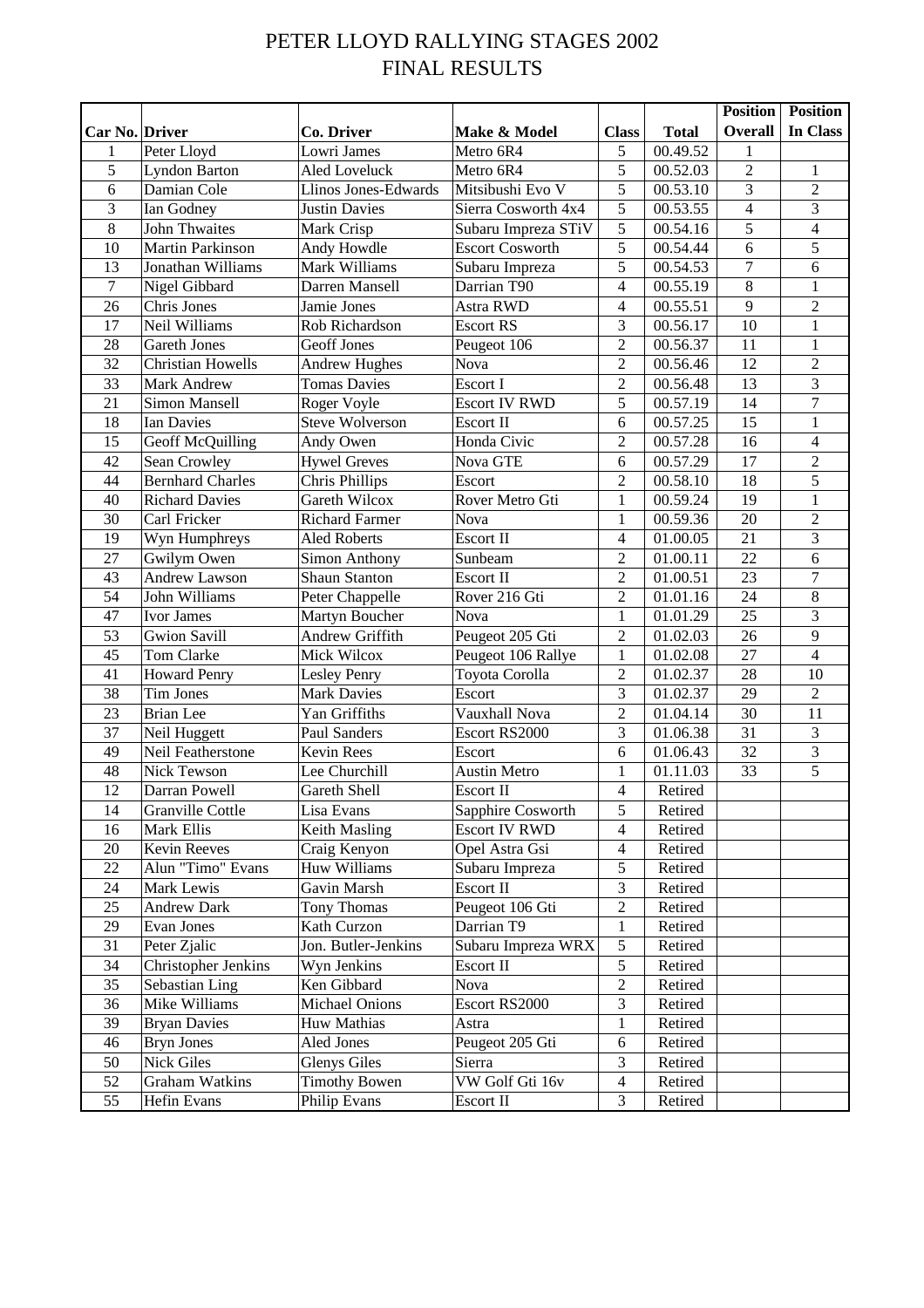## PETER LLOYD RALLYING STAGES 2002 FINAL RESULTS IN CAR NUMBER ORDER

|                       |                          |                        |                        |                |       |                     |                 |       |         |         |              | <b>Position</b> | <b>Position</b> |
|-----------------------|--------------------------|------------------------|------------------------|----------------|-------|---------------------|-----------------|-------|---------|---------|--------------|-----------------|-----------------|
| <b>Car No. Driver</b> |                          | Co. Driver             | Make & Model           | <b>Class</b>   |       | Stage $1$ Stage $2$ | Stage 3 Stage 4 |       | Stage 5 | Stage 6 | <b>Total</b> | Overall         | In Class        |
|                       | Peter Lloyd              | Lowri James            | Metro 6R4              | 5              | 07.50 | 07.40               | 08.53           | 08.24 | 08.32   | 08.33   | 00.49.52     |                 |                 |
| 3                     | Ian Godney               | Justin Davies          | Sierra Cosworth 4x4    | 5              | 08.01 | 07.42               | 08.50           | 09.56 | 10.56   | 08.30   | 00.53.55     | $\overline{4}$  | $\mathfrak{Z}$  |
| $\overline{5}$        | <b>Lyndon Barton</b>     | Aled Loveluck          | Metro 6R4              | $\overline{5}$ | 08.21 | 08.00               | 09.23           | 08.55 | 08.46   | 08.38   | 00.52.03     | $\overline{2}$  | $\mathbf{1}$    |
| 6                     | Damian Cole              | Llinos Jones-Edwards   | Mitsibushi Evo V       | 5              | 08.41 | 08.15               | 09.16           | 09.08 | 09.00   | 08.50   | 00.53.10     | $\overline{3}$  | $\overline{2}$  |
| $\overline{7}$        | Nigel Gibbard            | Darren Mansell         | Darrian T90            | $\overline{4}$ | 08.30 | 08.41               | 09.50           | 09.33 | 09.46   | 08.59   | 00.55.19     | 8               | $\mathbf{1}$    |
| $8\,$                 | <b>John Thwaites</b>     | Mark Crisp             | Subaru Impreza STiV    | 5              | 08.37 | 08.20               | 09.47           | 09.24 | 09.10   | 08.58   | 00.54.16     | 5               | $\overline{4}$  |
| 10                    | Martin Parkinson         | Andy Howdle            | <b>Escort Cosworth</b> | 5              | 08.39 | 08.15               | 09.28           | 09.19 | 10.03   | 09.00   | 00.54.44     | 6               | 5               |
| 12                    | Darran Powell            | <b>Gareth Shell</b>    | Escort II              | $\overline{4}$ | 10.13 | 09.02               | 10.34           | 00.00 | 00.00   | 00.00   | Retired      |                 |                 |
| 13                    | Jonathan Williams        | Mark Williams          | Subaru Impreza         | 5              | 08.34 | 08.29               | 09.48           | 09.31 | 09.18   | 09.13   | 00.54.53     | $\tau$          | 6               |
| 14                    | <b>Granville Cottle</b>  | Lisa Evans             | Sapphire Cosworth      | 5              | 08.20 | 00.00               | 00.00           | 00.00 | 00.00   | 00.00   | Retired      |                 |                 |
| 15                    | Geoff McQuilling         | Andy Owen              | Honda Civic            | $\overline{2}$ | 09.09 | 08.53               | 10.07           | 09.47 | 10.10   | 09.22   | 00.57.28     | 16              | $\overline{4}$  |
| 16                    | Mark Ellis               | Keith Masling          | <b>Escort IV RWD</b>   | $\overline{4}$ | 09.04 | 08.38               | 09.46           | 09.29 | 09.20   | 00.00   | Retired      |                 |                 |
| 17                    | Neil Williams            | Rob Richardson         | <b>Escort RS</b>       | 3              | 08.49 | 08.42               | 10.01           | 09.47 | 09.33   | 09.25   | 00.56.17     | 10              | 1               |
| 18                    | Ian Davies               | <b>Steve Wolverson</b> | Escort II              | 6              | 08.47 | 08.49               | 10.14           | 09.55 | 09.57   | 09.43   | 00.57.25     | 15              | $\mathbf{1}$    |
| 19                    | Wyn Humphreys            | <b>Aled Roberts</b>    | Escort II              | $\overline{4}$ | 09.43 | 09.15               | 10.45           | 10.26 | 09.51   | 10.05   | 01.00.05     | 21              | 3               |
| 20                    | <b>Kevin Reeves</b>      | Craig Kenyon           | Opel Astra Gsi         | $\overline{4}$ | 16.00 | 09.32               | 10.37           | 10.34 | 12.15   | 00.00   | Retired      |                 |                 |
| 21                    | Simon Mansell            | Roger Voyle            | <b>Escort IV RWD</b>   | 5              | 09.20 | 08.55               | 10.10           | 09.49 | 09.40   | 09.25   | 00.57.19     | 14              | $\overline{7}$  |
| 22                    | Alun "Timo" Evans        | Huw Williams           | Subaru Impreza         | 5              | 09.07 | 12.50               | 00.00           | 00.00 | 00.00   | 00.00   | Retired      |                 |                 |
| 23                    | <b>Brian</b> Lee         | Yan Griffiths          | Vauxhall Nova          | $\overline{2}$ | 09.10 | 15.52               | 10.10           | 09.52 | 09.41   | 09.29   | 01.04.14     | 30              | 11              |
| 24                    | Mark Lewis               | Gavin Marsh            | <b>Escort II</b>       | 3              | 00.00 | 00.00               | 00.00           | 00.00 | 00.00   | 00.00   | Retired      |                 |                 |
| 25                    | <b>Andrew Dark</b>       | Tony Thomas            | Peugeot 106 Gti        | $\overline{2}$ | 00.00 | 00.00               | 00.00           | 10.19 | 00.00   | 00.00   | Retired      |                 |                 |
| 26                    | Chris Jones              | Jamie Jones            | Astra RWD              | $\overline{4}$ | 08.38 | 08.33               | 09.47           | 09.48 | 09.36   | 09.29   | 00.55.51     | 9               | $\overline{2}$  |
| 27                    | Gwilym Owen              | <b>Simon Anthony</b>   | Sunbeam                | $\overline{2}$ | 09.30 | 09.13               | 10.42           | 10.23 | 10.11   | 10.12   | 01.00.11     | 22              | 6               |
| 28                    | <b>Gareth Jones</b>      | <b>Geoff Jones</b>     | Peugeot 106            | $\overline{2}$ | 09.14 | 08.55               | 10.05           | 09.46 | 09.27   | 09.10   | 00.56.37     | 11              | 1               |
| 29                    | <b>Evan Jones</b>        | Kath Curzon            | Darrian T9             | $\mathbf{1}$   | 09.24 | 00.00               | 00.00           | 00.00 | 00.00   | 00.00   | Retired      |                 |                 |
| 30                    | Carl Fricker             | <b>Richard Farmer</b>  | Nova                   | $\mathbf{1}$   | 09.51 | 09.06               | 10.13           | 10.03 | 10.30   | 09.53   | 00.59.36     | 20              | $\overline{2}$  |
| 31                    | Peter Zjalic             | Jon. Butler-Jenkins    | Subaru Impreza WRX     | 5              | 11.16 | 11.14               | 00.00           | 00.00 | 00.00   | 00.00   | Retired      |                 |                 |
| 32                    | <b>Christian Howells</b> | <b>Andrew Hughes</b>   | Nova                   | $\overline{2}$ | 08.58 | 09.00               | 10.06           | 09.41 | 09.32   | 09.29   | 00.56.46     | 12              | $\overline{2}$  |
| 33                    | <b>Mark Andrew</b>       | <b>Tomas Davies</b>    | Escort I               | $\overline{2}$ | 09.01 | 08.38               | 09.56           | 09.50 | 09.43   | 09.40   | 00.56.48     | 13              | $\overline{3}$  |
| 34                    | Christopher Jenkins      | Wyn Jenkins            | Escort II              | 5              | 09.06 | 09.15               | 10.08           | 10.04 | 00.00   | 00.00   | Retired      |                 |                 |
| 35                    | Sebastian Ling           | Ken Gibbard            | Nova                   | $\overline{2}$ | 08.44 | 00.00               | 00.00           | 00.00 | 00.00   | 00.00   | Retired      |                 |                 |
| 36                    | Mike Williams            | <b>Michael Onions</b>  | Escort RS2000          | 3              | 09.13 | 09.44               | 00.00           | 00.00 | 00.00   | 00.00   | Retired      |                 |                 |
| 37                    | Neil Huggett             | Paul Sanders           | Escort RS2000          | 3              | 09.15 | 08.57               | 10.27           | 18.00 | 09.59   | 10.00   | 01.06.38     | 31              | $\mathfrak{Z}$  |
| 38                    | Tim Jones                | <b>Mark Davies</b>     | Escort                 | 3              | 08.48 | 13.57               | 10.23           | 10.05 | 09.40   | 09.44   | 01.02.37     | 29              | $\overline{2}$  |
| 39                    | <b>Bryan Davies</b>      | Huw Mathias            | Astra                  | $\mathbf{1}$   | 09.07 | 09.01               | 10.04           | 10.02 | 09.50   | 00.00   | Retired      |                 |                 |
| 40                    | <b>Richard Davies</b>    | Gareth Wilcox          | Rover Metro Gti        | $\mathbf{1}$   | 09.28 | 09.08               | 10.36           | 10.18 | 09.56   | 09.58   | 00.59.24     | 19              | 1               |
| 41                    | <b>Howard Penry</b>      | <b>Lesley Penry</b>    | Toyota Corolla         | $\overline{2}$ | 13.15 | 09.13               | 10.19           | 10.09 | 09.53   | 09.48   | 01.02.37     | 28              | 10              |
| 42                    | Sean Crowley             | <b>Hywel Greves</b>    | Nova GTE               | 6              | 09.06 | 08.55               | 10.07           | 10.00 | 09.44   | 09.37   | 00.57.29     | $\overline{17}$ | $\overline{2}$  |
| 43                    | <b>Andrew Lawson</b>     | Shaun Stanton          | <b>Escort II</b>       | $\overline{2}$ | 09.35 | 09.24               | 10.50           | 10.34 | 10.22   | 10.06   | 01.00.51     | 23              | $\overline{7}$  |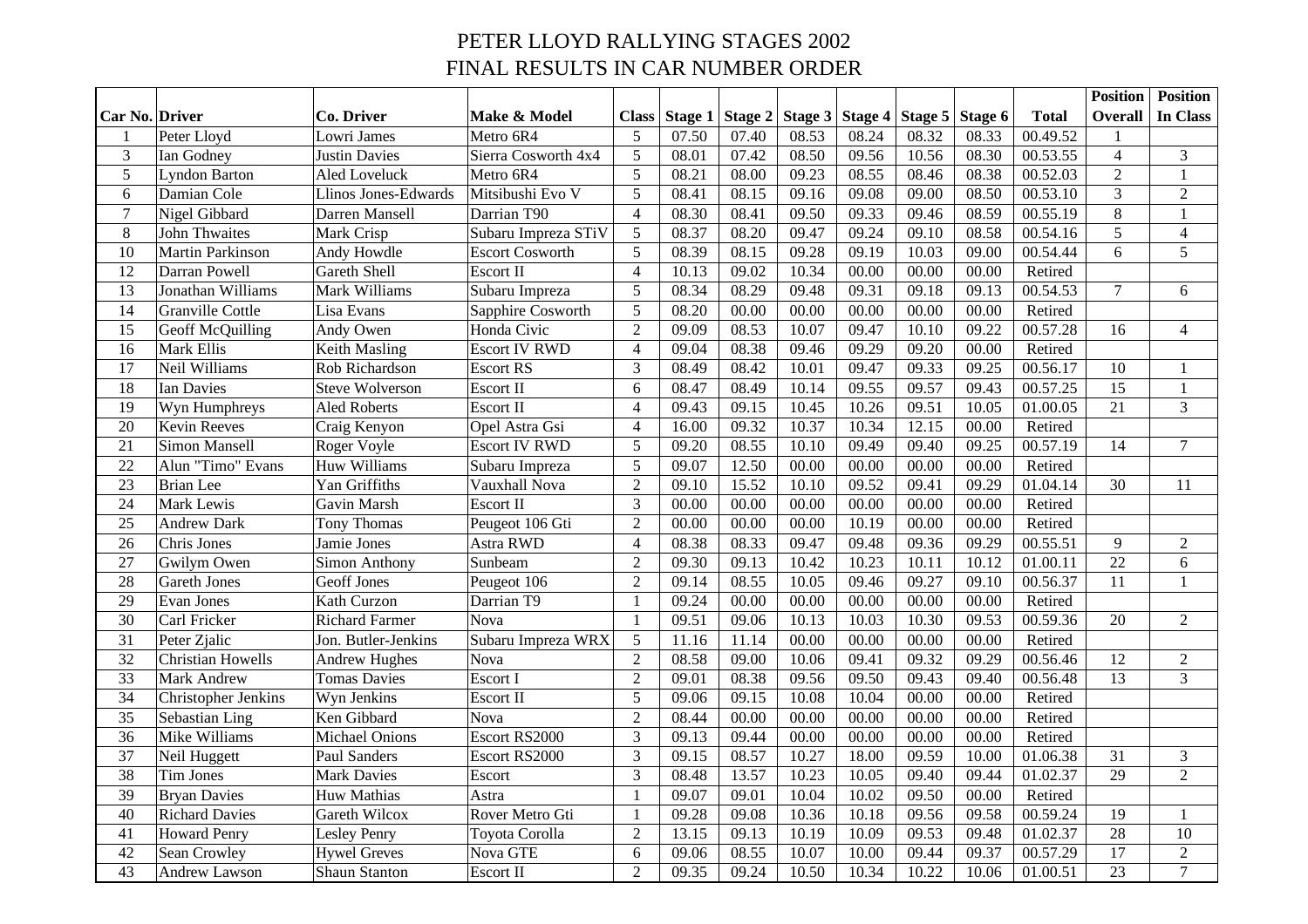## PETER LLOYD RALLYING STAGES 2002 FINAL RESULTS IN CAR NUMBER ORDER

|                |                         |                      |                     |               |         |       |       |       |       |                                                 |          | <b>Position</b> | <b>Position</b> |
|----------------|-------------------------|----------------------|---------------------|---------------|---------|-------|-------|-------|-------|-------------------------------------------------|----------|-----------------|-----------------|
| Car No. Driver |                         | Co. Driver           | Make & Model        | <b>Class</b>  | Stage 1 |       |       |       |       | Stage 2   Stage 3   Stage 4   Stage 5   Stage 6 | Total    | <b>Overall</b>  | In Class        |
| 44             | <b>Bernhard Charles</b> | Chris Phillips       | Escort              | ◠             | 09.15   | 09.06 | 10.17 | 09.59 | 09.46 | 09.47                                           | 00.58.10 | 18              |                 |
| 45             | Tom Clarke              | Mick Wilcox          | Peugeot 106 Rallye  |               | 10.02   | 09.39 | 10.50 | 10.54 | 10.31 | 10.12                                           | 01.02.08 | 27              | 4               |
| 46             | <b>Bryn Jones</b>       | Aled Jones           | Peugeot 205 Gti     | 6             | 09.45   | 00.00 | 00.00 | 00.00 | 00.00 | 00.00                                           | Retired  |                 |                 |
| 47             | Ivor James              | Martyn Boucher       | <b>Nova</b>         |               | 09.52   | 09.35 | 10.45 | 10.45 | 10.25 | 10.07                                           | 01.01.29 | 25              | 3               |
| 48             | Nick Tewson             | Lee Churchill        | <b>Austin Metro</b> |               | 10.23   | 16.00 | 11.31 | 11.19 | 10.55 | 10.55                                           | 01.11.03 | 33              |                 |
| 49             | Neil Featherstone       | <b>Kevin Rees</b>    | Escort              | 6             | 10.33   | 10.12 | 11.44 | 11.37 | 11.23 | 11.14                                           | 01.06.43 | 32              | 3               |
| 50             | <b>Nick Giles</b>       | Glenys Giles         | Sierra              | 3             | 10.30   | 00.00 | 00.00 | 00.00 | 00.00 | 00.00                                           | Retired  |                 |                 |
| 52             | Graham Watkins          | <b>Timothy Bowen</b> | VW Golf Gti 16v     | 4             | 10.10   | 10.03 | 10.48 | 12.11 | 10.39 | 00.00                                           | Retired  |                 |                 |
| 53             | Gwion Savill            | Andrew Griffith      | Peugeot 205 Gti     | ◠             | 09.46   | 09.40 | 10.51 | 11.01 | 10.26 | 10.19                                           | 01.02.03 | 26              | 9               |
| 54             | John Williams           | Peter Chappelle      | Rover 216 Gti       | ◠             | 09.43   | 09.47 | 11.00 | 10.29 | 10.11 | 10.06                                           | 01.01.16 | 24              | 8               |
| 55             | Hefin Evans             | Philip Evans         | Escort II           | $\rightarrow$ | 09.59   | 16.00 | 00.00 | 00.00 | 00.00 | 00.00                                           | Retired  |                 |                 |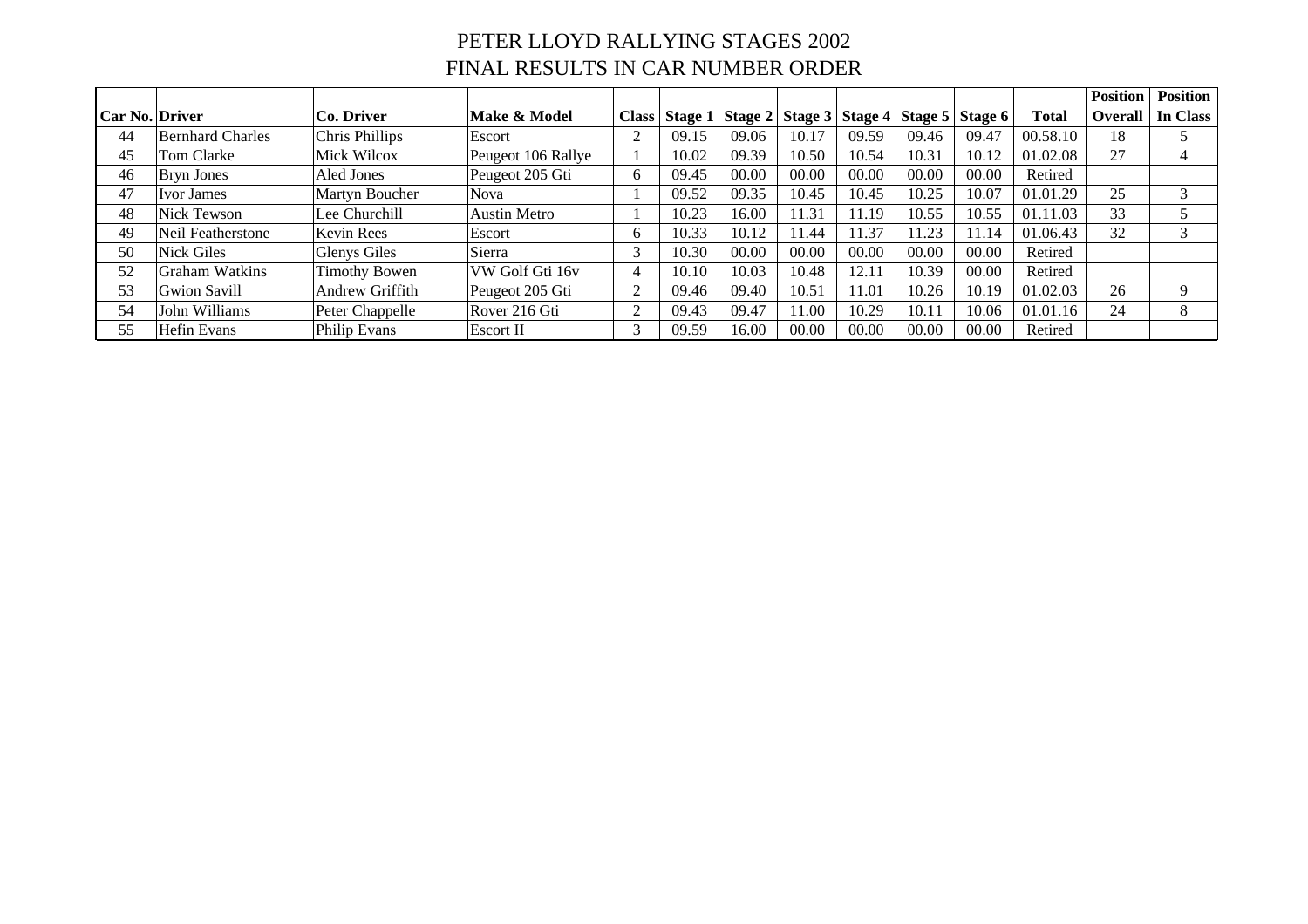### PETER LLOYD RALLYING STAGES 2002 FINAL RESULTS BY CLASS

|                       |                       |                       |                     |              |              | <b>Position</b> | <b>Position In</b> |
|-----------------------|-----------------------|-----------------------|---------------------|--------------|--------------|-----------------|--------------------|
| <b>Car No. Driver</b> |                       | Co. Driver            | Make & Model        | <b>Class</b> | <b>Total</b> | <b>Overall</b>  | <b>Class</b>       |
| 40                    | <b>Richard Davies</b> | Gareth Wilcox         | Rover Metro Gti     |              | 00.59.24     | 19              |                    |
| 30                    | Carl Fricker          | <b>Richard Farmer</b> | <b>Nova</b>         |              | 00.59.36     | 20              |                    |
| 47                    | <b>Ivor James</b>     | <b>Martyn Boucher</b> | <b>Nova</b>         |              | 01.01.29     | 25              |                    |
| 45                    | Tom Clarke            | Mick Wilcox           | Peugeot 106 Rallye  |              | 01.02.08     | 27              |                    |
| 48                    | <b>Nick Tewson</b>    | Lee Churchill         | <b>Austin Metro</b> |              | 01.11.03     | 33              |                    |
| 29                    | Evan Jones            | Kath Curzon           | Darrian T9          |              | Retired      |                 |                    |
| 39                    | <b>Bryan Davies</b>   | <b>Huw Mathias</b>    | Astra               |              | Retired      |                 |                    |

|                       |                          |                      |                 |                             |              | <b>Position</b> | <b>Position In</b> |
|-----------------------|--------------------------|----------------------|-----------------|-----------------------------|--------------|-----------------|--------------------|
| <b>Car No. Driver</b> |                          | Co. Driver           | Make & Model    | <b>Class</b>                | <b>Total</b> | <b>Overall</b>  | <b>Class</b>       |
| 28                    | <b>Gareth Jones</b>      | Geoff Jones          | Peugeot 106     | 2                           | 00.56.37     |                 |                    |
| 32                    | <b>Christian Howells</b> | <b>Andrew Hughes</b> | <b>Nova</b>     | 2                           | 00.56.46     | 12              | 2                  |
| 33                    | <b>Mark Andrew</b>       | <b>Tomas Davies</b>  | Escort I        | $\overline{2}$              | 00.56.48     | 13              | 3                  |
| 15                    | Geoff McQuilling         | Andy Owen            | Honda Civic     | 2                           | 00.57.28     | 16              | 4                  |
| 44                    | <b>Bernhard Charles</b>  | Chris Phillips       | Escort          | 2                           | 00.58.10     | 18              | 5                  |
| 27                    | Gwilym Owen              | Simon Anthony        | Sunbeam         | 2                           | 01.00.11     | 22              | 6                  |
| 43                    | Andrew Lawson            | Shaun Stanton        | Escort II       | $\overline{2}$              | 01.00.51     | 23              | 7                  |
| 54                    | John Williams            | Peter Chappelle      | Rover 216 Gti   | 2                           | 01.01.16     | 24              | 8                  |
| 53                    | <b>Gwion Savill</b>      | Andrew Griffith      | Peugeot 205 Gti | $\mathfrak{D}$              | 01.02.03     | 26              | 9                  |
| 41                    | <b>Howard Penry</b>      | <b>Lesley Penry</b>  | Toyota Corolla  | 2                           | 01.02.37     | 28              | 10                 |
| 23                    | <b>Brian</b> Lee         | Yan Griffiths        | Vauxhall Nova   | $\mathcal{D}_{\mathcal{L}}$ | 01.04.14     | 30              | 11                 |
| 25                    | <b>Andrew Dark</b>       | Tony Thomas          | Peugeot 106 Gti | 2                           | Retired      |                 |                    |
| 35                    | Sebastian Ling           | Ken Gibbard          | <b>Nova</b>     | $\mathfrak{D}$              | Retired      |                 |                    |

|                       |                    |                       |                  |              |              | <b>Position</b> | <b>Position In</b> |
|-----------------------|--------------------|-----------------------|------------------|--------------|--------------|-----------------|--------------------|
| <b>Car No. Driver</b> |                    | Co. Driver            | Make & Model     | <b>Class</b> | <b>Total</b> | <b>Overall</b>  | <b>Class</b>       |
| 17                    | Neil Williams      | Rob Richardson        | <b>Escort RS</b> |              | 00.56.17     | 10              |                    |
| 38                    | Tim Jones          | <b>Mark Davies</b>    | Escort           |              | 01.02.37     | 29              |                    |
| 37                    | Neil Huggett       | Paul Sanders          | Escort RS2000    | ⌒            | 01.06.38     | 31              |                    |
| 24                    | Mark Lewis         | Gavin Marsh           | Escort II        |              | Retired      |                 |                    |
| 36                    | Mike Williams      | <b>Michael Onions</b> | Escort RS2000    |              | Retired      |                 |                    |
| 50                    | <b>Nick Giles</b>  | <b>Glenys Giles</b>   | Sierra           |              | Retired      |                 |                    |
| 55                    | <b>Hefin Evans</b> | <b>Philip Evans</b>   | Escort II        |              | Retired      |                 |                    |

|                       |                       |                      |                      |              |              | <b>Position</b> | <b>Position In</b> |
|-----------------------|-----------------------|----------------------|----------------------|--------------|--------------|-----------------|--------------------|
| <b>Car No. Driver</b> |                       | Co. Driver           | Make & Model         | <b>Class</b> | <b>Total</b> | Overall         | <b>Class</b>       |
|                       | Nigel Gibbard         | Darren Mansell       | Darrian T90          |              | 00.55.19     |                 |                    |
| 26                    | Chris Jones           | Jamie Jones          | <b>Astra RWD</b>     |              | 00.55.51     |                 |                    |
| 19                    | Wyn Humphreys         | <b>Aled Roberts</b>  | <b>Escort II</b>     |              | 01.00.05     | 21              |                    |
| 12                    | Darran Powell         | Gareth Shell         | Escort II            |              | Retired      |                 |                    |
| 16                    | Mark Ellis            | Keith Masling        | <b>Escort IV RWD</b> |              | Retired      |                 |                    |
| 20                    | <b>Kevin Reeves</b>   | Craig Kenyon         | Opel Astra Gsi       |              | Retired      |                 |                    |
| 52                    | <b>Graham Watkins</b> | <b>Timothy Bowen</b> | VW Golf Gti 16v      |              | Retired      |                 |                    |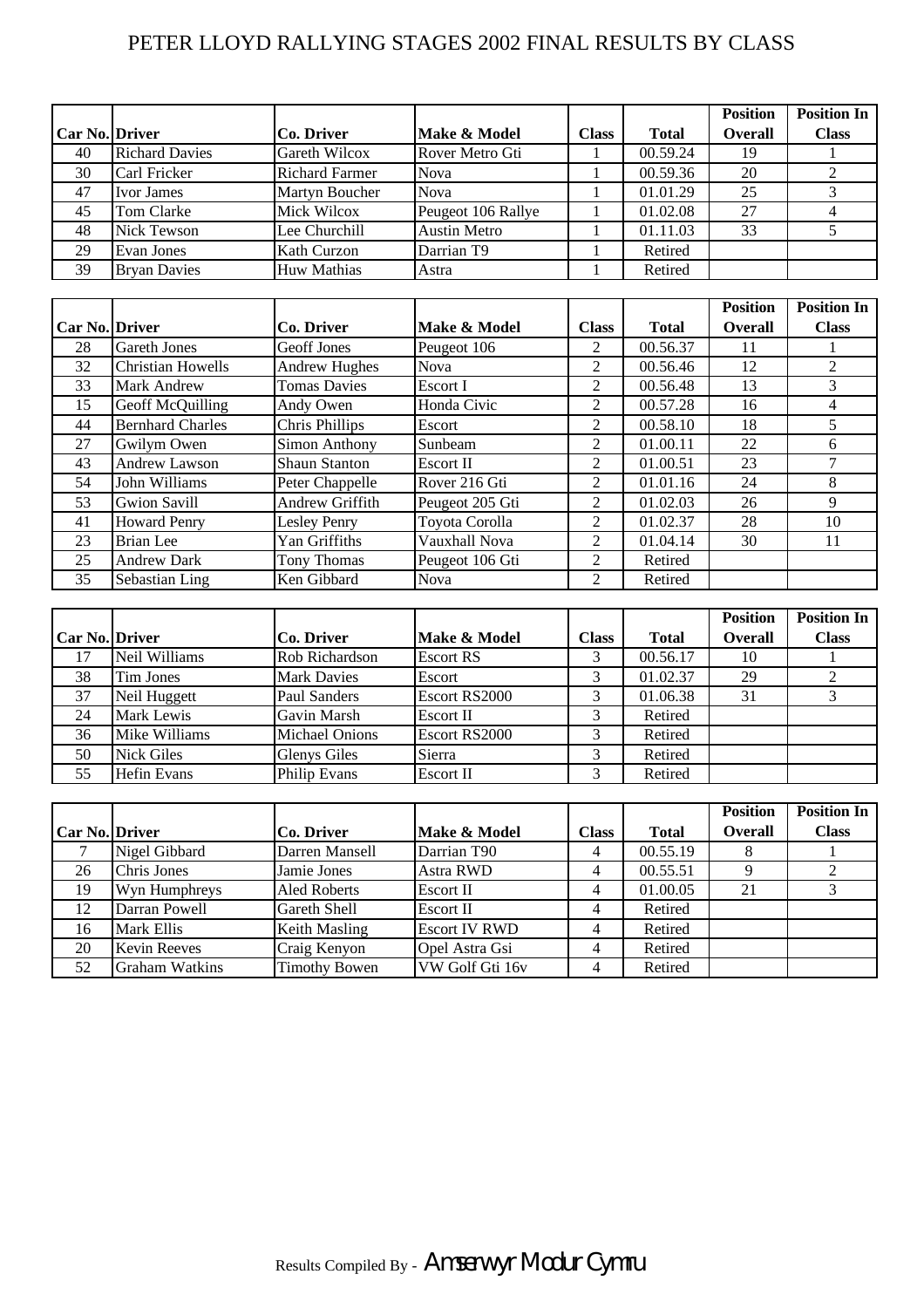### PETER LLOYD RALLYING STAGES 2002 FINAL RESULTS BY CLASS

|                       |                            |                                       |                        |              |              | <b>Position</b> | <b>Position In</b> |
|-----------------------|----------------------------|---------------------------------------|------------------------|--------------|--------------|-----------------|--------------------|
| <b>Car No. Driver</b> |                            | <b>Co. Driver</b>                     | Make & Model           | <b>Class</b> | <b>Total</b> | <b>Overall</b>  | <b>Class</b>       |
|                       | Peter Lloyd                | Lowri James                           | Metro 6R4              | 5            | 00.49.52     |                 |                    |
| 5                     | <b>Lyndon Barton</b>       | Aled Loveluck                         | Metro 6R4              | 5            | 00.52.03     | $\overline{2}$  |                    |
| 6                     | Damian Cole                | Llinos Jones-Edwards Mitsibushi Evo V |                        | 5            | 00.53.10     | 3               | 2                  |
| 3                     | Ian Godney                 | <b>Justin Davies</b>                  | Sierra Cosworth 4x4    | 5.           | 00.53.55     | 4               | 3                  |
| 8                     | John Thwaites              | Mark Crisp                            | Subaru Impreza STiV    | 5            | 00.54.16     |                 | 4                  |
| 10                    | <b>Martin Parkinson</b>    | Andy Howdle                           | <b>Escort Cosworth</b> | 5            | 00.54.44     | 6               | 5                  |
| 13                    | Jonathan Williams          | Mark Williams                         | Subaru Impreza         | 5            | 00.54.53     |                 | 6                  |
| 21                    | <b>Simon Mansell</b>       | Roger Voyle                           | <b>Escort IV RWD</b>   | 5            | 00.57.19     | 14              |                    |
| 14                    | Granville Cottle           | Lisa Evans                            | Sapphire Cosworth      | 5            | Retired      |                 |                    |
| 22                    | Alun "Timo" Evans          | <b>Huw Williams</b>                   | Subaru Impreza         | 5            | Retired      |                 |                    |
| 31                    | Peter Zjalic               | Jon. Butler-Jenkins                   | Subaru Impreza WRX     | 5            | Retired      |                 |                    |
| 34                    | <b>Christopher Jenkins</b> | Wyn Jenkins                           | Escort II              | 5            | Retired      |                 |                    |

|                       |                     |                        |                 |              |              | <b>Position</b> | <b>Position In</b> |
|-----------------------|---------------------|------------------------|-----------------|--------------|--------------|-----------------|--------------------|
| <b>Car No. Driver</b> |                     | Co. Driver             | Make & Model    | <b>Class</b> | <b>Total</b> | <b>Overall</b>  | <b>Class</b>       |
| 18                    | Ian Davies          | <b>Steve Wolverson</b> | Escort II       |              | 00.57.25     |                 |                    |
| 42                    | <b>Sean Crowley</b> | <b>Hywel Greves</b>    | Nova GTE        |              | 00.57.29     |                 |                    |
| 49                    | Neil Featherstone   | <b>Kevin Rees</b>      | Escort          |              | 01.06.43     | 32              |                    |
| 46                    | <b>Bryn Jones</b>   | Aled Jones             | Peugeot 205 Gti |              | Retired      |                 |                    |